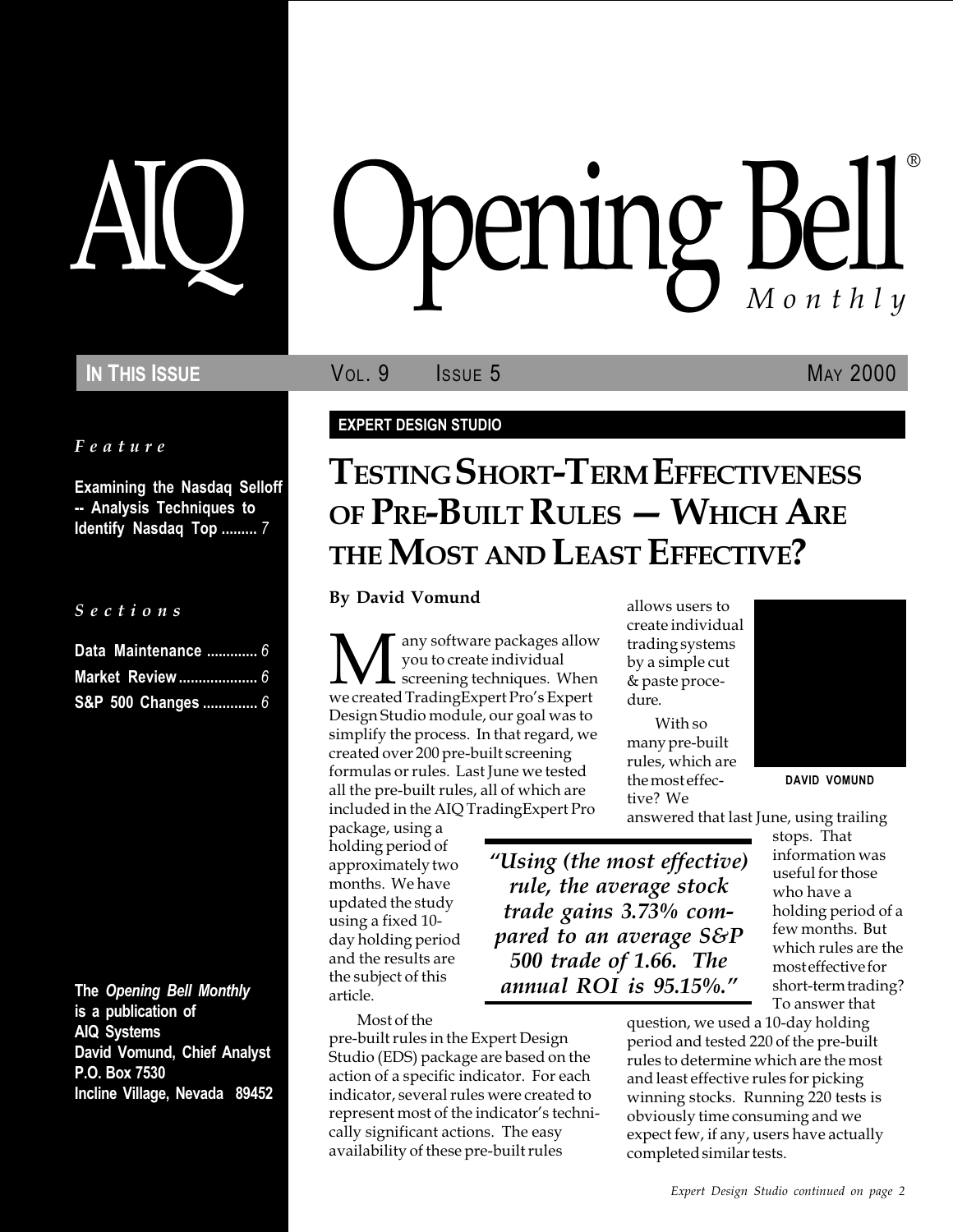## AIQ Opening Bell

#### EXPERT DESIGN STUDIO continued . . .

We didn't want low priced or low volume stocks to inadvertently affect results, so we ran each test on a database that consists only of S&P 500 and Nasdaq 100 stocks (about 550 stocks in total).

The sell strategy used was a fixed 10-day holding period. In other words, each stock was sold 10 days after it was purchased  $-$  whether or not the stock was rallying or falling. Commission and slippage are not factored in. The majority of the prebuilt rule formulas are designed for short-term trades so this test is very appropriate for the majority of the rules.

The testing period used was January 2, 1997 to January 31, 2000. This is a good testing period because it includes the weakness in late 1997 and in the fall of 1998. Nearly all the rules fired well over 1000 trades so the results are very valid.

Due to space limitations, we are not able to list the results for all the rules. Because of the importance of this time consuming test, we will list as many results as possible.

Table 1 is a listing of the 40 best performing rules, sorted on their annual ROI statistics. To help identify the pre-built rules listed in the table, we have included which folders they

#### PLEASE SEND CORRESPONDENCE TO:

Opening Bell Monthly G.R. Barbor, Editor P.O. Box 7530 Incline Village, NV 89452

AIQ Opening Bell Monthly does not intend to make trading recommendations, nor do we publish, keep or claim any track records. It is designed as a serious tool to aid investors in their trading decisions through the use of AIQ software and an increased familiarity with technical indicators and trading strategies. AIQ reserves the right to use or edit submissions.

For subscription information, phone 1-800-332-2999 or 1-775-831-2999. © 1992-2000 , AIQ Systems

reside in and the name of each rule. For simplification, the rules are grouped into primary and secondary categories and placed into file folders accordingly.

To find a pre-built rule, go to Expert Design Studio in TradingExpert. Select File, then Open, and within the Wintes32 directory double-click the EDS Strategies folder. This accesses a list of Primary Folders, which are the names shown in the first column of Table 1. The second column of Table 1 lists the Secondary Folders within the Primary Folders, and the third column

"The testing period used was January 2, 1997 to January 31, 2000...it includes the weakness in late 1997 and in the fall of 1998. Nearly all the rules fired well over 1000 trades so the results are very valid."

lists the Rule Name (name is a contraction of the name of the file in which rule resides).

To display the actual rule formula, highlight the related rule file and click Open. The rule will be displayed in the Rule Library page (Rule Library tab) of the EDS window.

Also listed in Table 1 is the average profit from each trade along with a comparison of what would have happened if you simply purchased the S&P 500. The table is sorted in the last column, which is the Annual Return on Investment.

The most effective rule found in this study is the same rule that proved to be the most effective when we ran our testes using trailing stops. Surprisingly, this rule isn't even based on an indicator. It simply looks for stocks that have experienced a sizable correction. The file that contains this rule is in the Price Based folder, which is within the Basic Indicator Strategy folder. The file name is Close Within a % Range of Close Days Back.

This rule simply looks for stocks that have corrected between 30% to 40% off their highs sometime between 10 days back to 40 days back. Using this rule, the average stock trade gains 3.73% compared to an average S&P 500 trade of 1.66%. The annual ROI is 95.15%. There were 1563 trades.

The next two most effective rules each deal with exponentially smoothed moving averages (ESA's). The ESAupperDN rule looks for stocks that have crossed from above to below the upper ESA. In other words, you are buying a strong stock on a pullback.

> Conversely, the next rule, ESAlowerUP looks for stocks that have crossed from below to above the lower ESA. One of these rules buys stocks on strength and one buys stocks on weakness, but both are effective and both rules produced over 3000 trades.

The next rule in order of effectiveness, RSIWILDER, looks for situations where the color barometer shows a green up arrow on the RSI Wilder indicator. That happens when the indicator falls from above

the 30 level to below the 30 level. In other words, this rule is fired when the indicator first moves to oversold territory.

The fifth most effective bullish rule is a candlestick chart pattern called Dark-Cloud. This is actually a bearish pattern but because of the way it is programmed in TradingExpert, the rule turns out to be quite bullish.

As programmed, the rule requires the difference between the previous day's open and close to be at least \$2. On the current day, the stock must open higher than its previous day's high but then the stock falls and closes lower. The difference between the open and closing price on the current day must be at least \$1.2. Candlestick purists would say this finds some Dark-Cloud patterns but it also finds stocks that don't quite

Expert Design Studio continued on page 4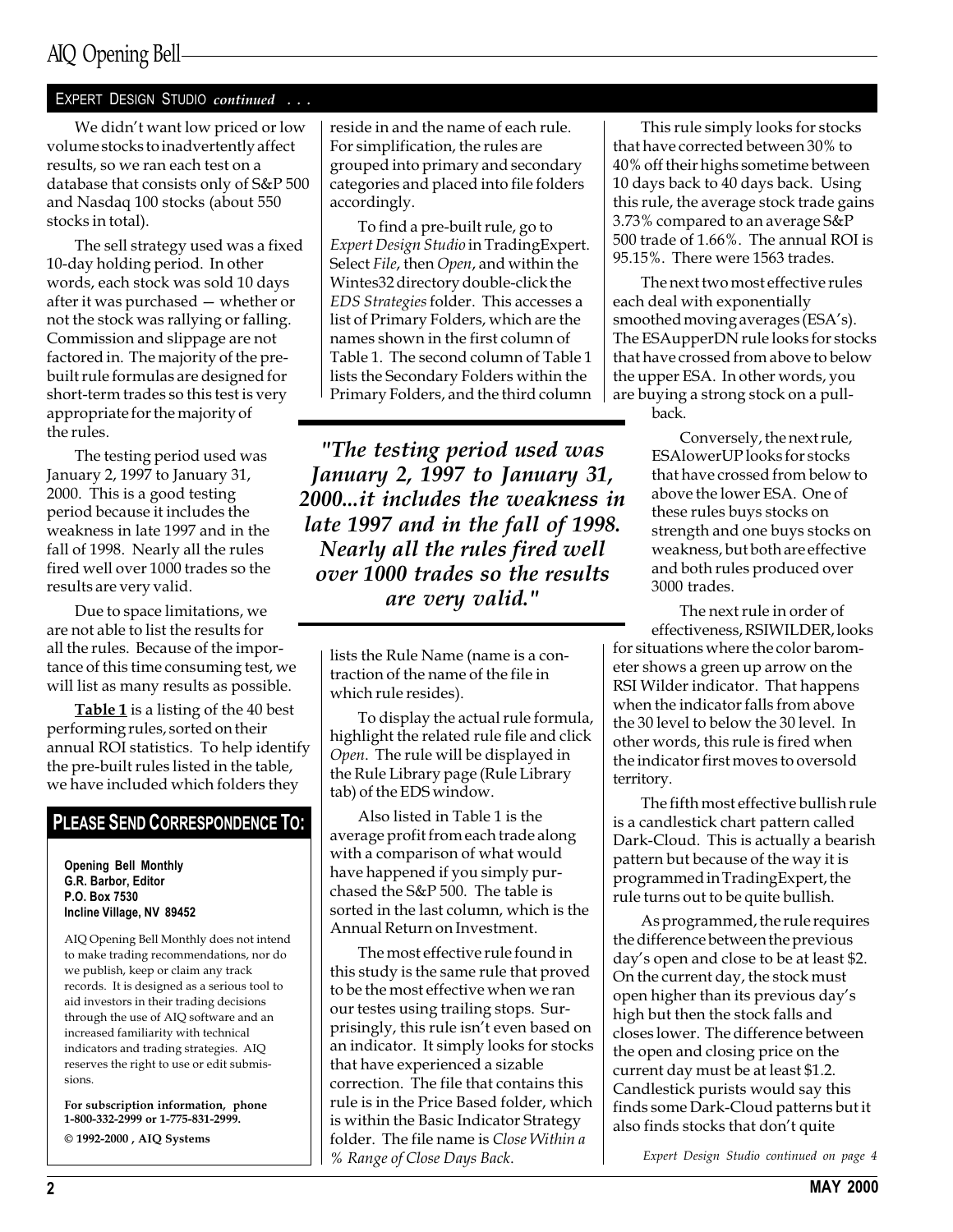### Highest ROI Trades

The following lists the results of testing most of the pre-built EDS rules using a stock database of the S&P 500 and the Nasdaq 100 stocks with a sell strategy of a fixed 10-day holding period. The testing period was 01/02/97 to 01/31/00.

|                                     |                          |                                 | Trading                     | S&P 500                 |                      |
|-------------------------------------|--------------------------|---------------------------------|-----------------------------|-------------------------|----------------------|
| <b>Primary Folder</b>               | <b>Secondary Folder</b>  | <b>Rule Name</b>                | Avg.<br>Profit/Loss $(\% )$ | Avg.<br>Profit/Loss (%) | Annual<br><b>ROI</b> |
| <b>Basic Indicator</b>              | Price Based              | Allworks                        | 3.73                        | 1.66                    | 95.15                |
| <b>Basic Indicator</b>              | <b>ESA</b>               |                                 | 2.40                        | 0.98                    | 61.21                |
| <b>Basic Indicator</b>              | <b>ESA</b>               | ESAupperDN<br><b>ESAlowerUP</b> | 1.67                        | 1.28                    | 43.11                |
|                                     |                          | <b>RSIWILDER</b>                | 1.62                        | 1.16                    | 41.33                |
| Barometer<br><b>Basic Indicator</b> | Green Up<br>Candlesticks | Darkcloud                       | 1.57                        | 0.61                    | 40.41                |
|                                     |                          |                                 |                             |                         |                      |
| Hit & Run                           | GilligansIsland          | ShortBuy<br>RSIunder30          | 1.56                        | 0.81                    | 39.69                |
| <b>Basic Indicator</b>              | RSI Wilder               |                                 | 1.53                        | 1.09                    | 39.13                |
| Hit & Run                           |                          | LizardSell                      | 1.52                        | 1.04                    | 38.80                |
| <b>Basic Indicator</b>              | Candlesticks             | 3Crows                          | 1.52                        | 1.07                    | 38.68                |
| <b>Basic Indicator</b>              | <b>CCI</b>               | CCIdn                           | 1.52                        | 0.79                    | 38.50                |
| Barometer                           | Green Up                 | <b>RSIAIQ</b>                   | 1.43                        | 1.29                    | 36.41                |
| <b>Basic Indicator</b>              | RSI Wilder               | RSIdnCUT70                      | 1.42                        | 0.77                    | 36.19                |
| OBMStrategies                       |                          | Aprilobmallworks                | 1.38                        | 1.24                    | 35.48                |
| <b>AIQ</b> Reports                  |                          | Voltrend                        | 1.38                        | 0.93                    | 35.31                |
| <b>Basic Indicator</b>              | <b>RSI AIQ</b>           | RSIAIQunder30                   | 1.37                        | 1.25                    | 34.92                |
| <b>Basic Indicator</b>              | <b>VAPct</b>             | VAPCTsell                       | 1.37                        | 0.93                    | 34.84                |
| <b>Basic Indicator</b>              | Candlesticks             | Engulfbearish                   | 1.33                        | 0.86                    | 33.82                |
| <b>Basic Indicator</b>              | <b>RSI AIQ</b>           | RSIAIQdnCUT70                   | 1.33                        | 0.84                    | 33.76                |
| <b>Basic Indicator</b>              | AIQ Trading Bands        | Upper Band AIQupperDN           | 1.30                        | 1.03                    | 33.20                |
| Basic Indicator                     | Money Flow               | MFnewLO                         | 1.27                        | 0.93                    | 32.87                |
| <b>ER Stratgies</b>                 | Expert Rating Strat.     | ER16and56                       | 1.27                        | 1.29                    | 32.61                |
| <b>Basic Indicator</b>              | SK-SD                    | SKSDcrossDN                     | 1.28                        | 0.97                    | 32.57                |
| <b>Basic Indicator</b>              | <b>MACDI</b>             | <b>MACDxDOWN</b>                | 1.27                        | 1.01                    | 32.30                |
| Combination Basic Indicator         |                          | Adx_rsi BUY                     | 1.27                        | 1.16                    | 32.23                |
| Hit & Run                           |                          | GilligansIslandBuy              | 1.24                        | 1.27                    | 31.91                |
| Hit & Run                           |                          | ExpansionPivotsShort            | 1.25                        | 1.22                    | 31.83                |
| <b>Street Smarts</b>                |                          | <b>MACDXEXIT</b>                | 1.24                        | 0.95                    | 31.56                |
| <b>Basic Indicator</b>              | Candlesticks             | Blkclosi Closingbozu            | 1.23                        | 0.93                    | 31.30                |
| <b>Basic Indicator</b>              | AccmDis                  | AcmDisLOnon                     | 1.22                        | 1.04                    | 31.02                |
| <b>Basic Indicator</b>              | <b>SVMA</b>              | SVMAdivDN                       | 1.21                        | 0.88                    | 30.56                |
| <b>Basic Indicator</b>              | Money Flow RSI           | MFRSIunder20                    | 1.19                        | 0.90                    | 30.51                |
| <b>Basic Indicator</b>              | Stochastic               | Stochasticsell                  | 1.19                        | 0.90                    | 30.18                |
| <b>Basic Indicator</b>              | SK-SD                    | SD slope dn                     | 1.17                        | 0.79                    | 29.84                |
| <b>Basic Indicator</b>              | <b>RSI AIQ</b>           | RSIAIQover70                    | 1.17                        | 0.79                    | 29.67                |
| Hit & Run                           |                          | WhoopsShort                     | 1.16                        | 1.01                    | 29.63                |
| Basic Indicator                     | Simple Moving Avg.       | <b>ITMApriceDN</b>              | 1.15                        | 1.01                    | 29.30                |
| <b>Basic Indicator</b>              | Trend                    | TrendChangeDown                 | 1.15                        | 0.96                    | 29.29                |
| <b>Basic Indicator</b>              | Candlesticks             | Blkmarub Mar                    | 1.15                        | 1.01                    | 29.12                |
| <b>Basic Indicator</b>              | <b>ADX</b>               | ADXRATEup                       | 1.14                        | 0.89                    | 28.96                |
| <b>Basic Indicator</b>              | <b>OBV</b>               | <b>OBVIoNON</b>                 | 1.13                        | 1.01                    | 28.87                |
|                                     |                          |                                 |                             |                         |                      |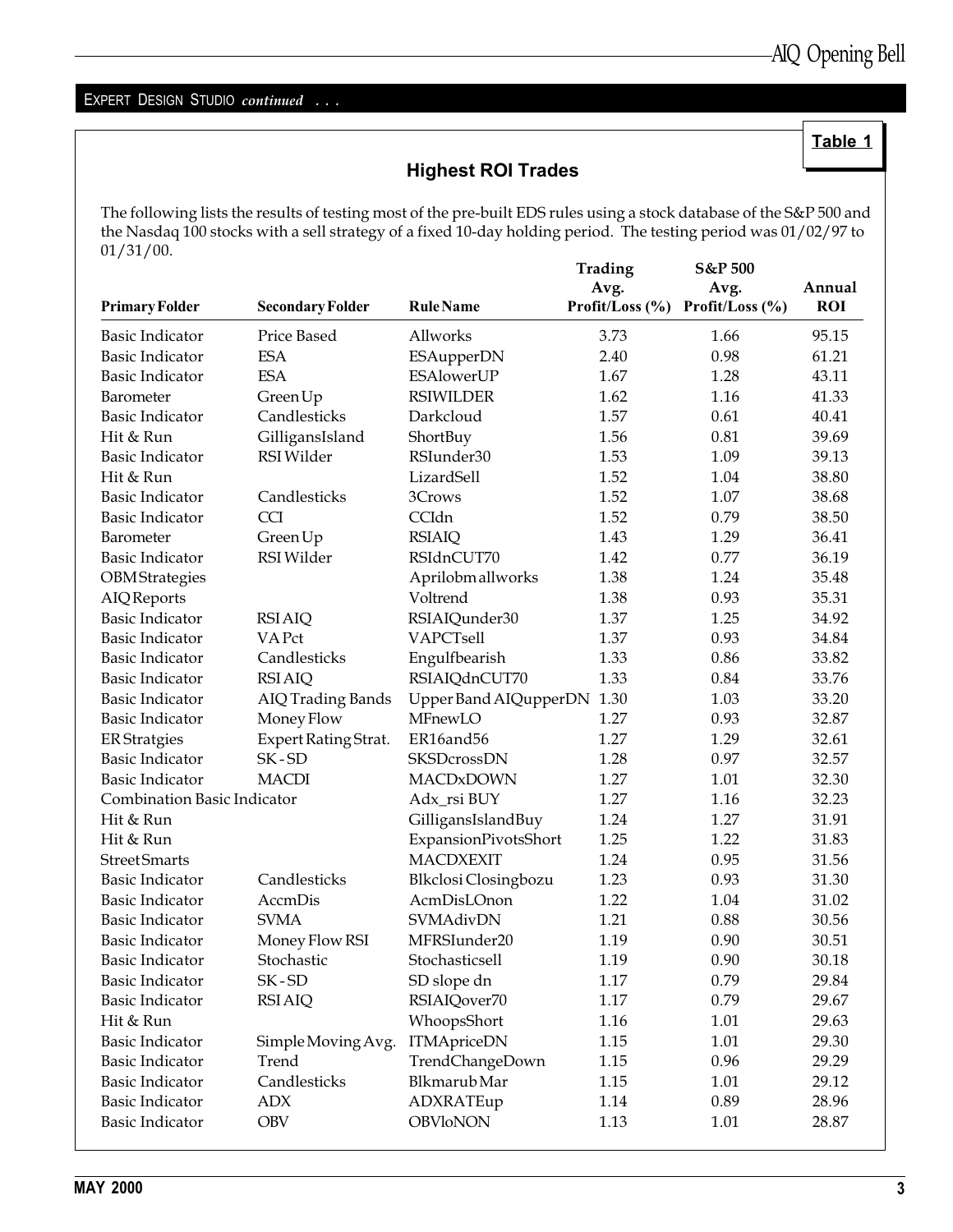qualify as well. The 660 trades this rule produced was well below the other top-rated rules.

The sixth most effective bullish rule, GilligansIslandShortBuy, is also a pattern that was designed to be bearish. From the Hit and Run book by Jeff Cooper, the stock must gap open to a two-month high, must close at or in the lower 50% of its daily range, and must close equal to or under its opening price.

According to Hit and Run, you only act when the stock moves 1/8 below the low. At this time, this cannot be accomplished in EDS so AIQ programmed a rule that says the stock is not acted on until the stock closes 1/8 below the low price of the actual pattern. For short-term traders, that can make a difference. Used properly in Hit and Run this may be an effective bearish rule. Used as programmed in TradingExpert, this is a bullish rule that highly outperforms the market. (Note: we are working on a TradingExpert Pro upgrade which will allow users to enter stocks as used in Hit and Run).

The seventh rule simply states that the stock's RSI Wilder indicator must be below 30. This implies the stock is oversold and has bullish implications.

The eighth rule, Lizard Sell, is taken from Hit and Run. According to this rule, on day 1 the stock must be at a 10-day high. In addition, on that day the opening price and closing price must be in the bottom 25% of their daily range. In TradingExpert, we don't act on the rule until day 2 when the stock closes 1/8 below the low price on day 1. Similar to the Gilligan's Island rule, TradingExpert can't use the same entry point as recommended in Hit and Run.

The ninth rule searches for Three Black Crows, a candlestick charting pattern. Candlestick purists will say this pattern looks for three straight days where the closing price for the stock is less than the opening price (i.e. three black candlesticks). In



addition, the stock must be in a mature advance and each of the opening prices should be higher than the previous day's closing prices. The AIQ EDS rule is simplified and is essentially looking for stocks with three straight black candlesticks. For interest, I tried modifying the rule to make it more closely resemble the actual candlestick pattern but the backtest only became more bullish!

The tenth rule looks for cases where the CCI crosses below 100.

Table 2 lists the least effective of the pre-built rules. Those that appear at the top of the table are the worst performers. This is an important table because the worst performing rules for long trades will likely be good routines for short trades. In creating a short-selling model, try using the rules that appear at the top of Table 2.

The single worst rule for buying stocks long is appropriately a bearish rule - the Boomer Short. This rule was highlighted in Hit and Run by Jeff Cooper. It looks for trending stocks that have temporarily stalled. For three straight days, a qualifying stock's high and low price must be contained within the prior day's high and low price.

An example of a stock that qualifies for this technique is Immunex (IMNX), found in **Figure 1**. For three days, IMNX's price data was contained within the previous day's movement (see arrows). On April 10, IMNX closed more than 1/8 below the previous day's low which completes the pattern. In our testing, our purchase price is the next day's opening price. In Hit and Run the signal comes mid-day on April 10 when the stock moves  $1/8$  below the previous day's low.

Out of the 220 rules tested, the Boomer Short is the only one that lost money by purchasing stocks long, which means it is an effective shortselling rule. There weren't many trades, however. There were 309 trades in the three years of testing.

The second rule in Table 2 looks for the candlestick Belt-Hold pattern. This rule looks for stocks that open on the daily low price, close in the upper quarter of the daily range, and are in short-term downtrends. This pattern greatly underperformed the market and produced 1728 trades.

Expert Design Studio continued on page 6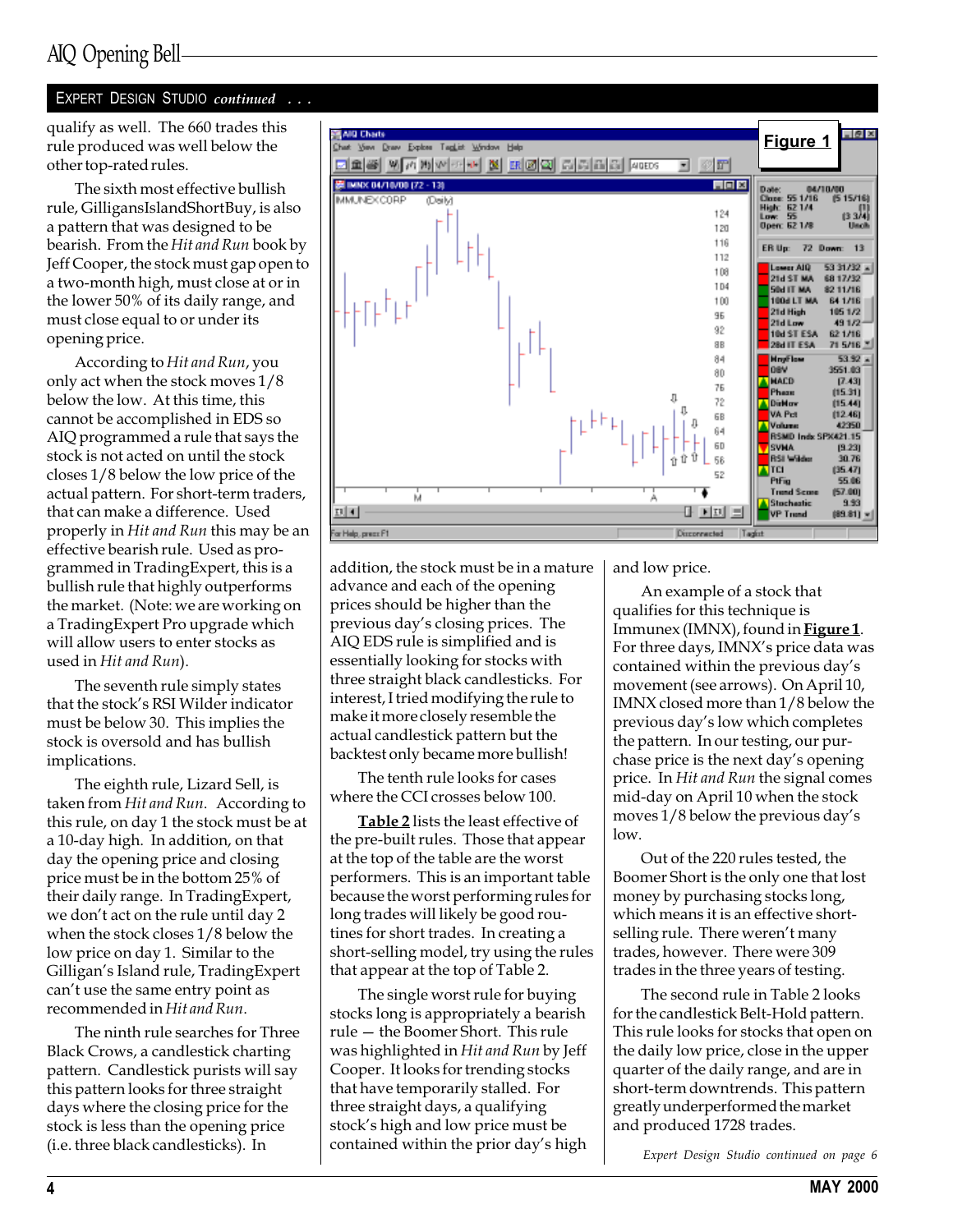#### Lowest ROI Trades

The following lists the results of testing most of the pre-built EDS rules using a stock database of the S&P 500 and the Nasdaq 100 stocks with a sell strategy of a fixed 10-day holding period. The testing period was 01/02/97 to 01/31/00.

|                        |                                   |                              | Trading             | S&P 500         |            |
|------------------------|-----------------------------------|------------------------------|---------------------|-----------------|------------|
|                        |                                   |                              | Avg.                | Avg.            | Annual     |
| <b>Primary Folder</b>  | <b>Secondary Folder</b>           | <b>Rule Name</b>             | Profit/Loss $(\% )$ | Profit/Loss (%) | <b>ROI</b> |
| Hit & Run              |                                   | BoomerShort                  | $-0.33$             | 0.59            | $-8.44$    |
| <b>Basic Indicator</b> | Candlesticks                      | Belthold                     | 0.11                | 0.73            | 2.76       |
| Chart Pattern Strat.   |                                   | Low                          | 0.33                | 0.75            | 8.44       |
| <b>Basic Indicator</b> | Candlesticks                      | White                        | 0.44                | 0.72            | 11.11      |
| <b>Basic Indicator</b> | SK-SD                             | SKSDcrossUPslope             | 0.46                | 0.77            | 11.72      |
| <b>Basic Indicator</b> | Simple Mas                        | <b>LTMApriceUP</b>           | 0.49                | 0.93            | 12.46      |
| <b>Basic Indicator</b> | <b>RSI AIQ</b>                    | RSIAQupCUT30                 | 0.55                | 1.15            | 13.87      |
| Basic Indicator        | Candlesticks                      | ThreeSoldiers                | 0.57                | 0.91            | 14.37      |
| <b>Basic Indicator</b> | <b>VAPct</b>                      | VAPCT>0/90% last 120days Buy | 0.57                | 0.79            | 14.47      |
| <b>AIQ</b> Reports     | Price Gap Down                    | GapDown                      | 0.58                | 0.91            | 14.64      |
| <b>Street Smarts</b>   |                                   | Rangcon Buytick              | 0.59                | 0.84            | 15.02      |
| <b>Basic Indicator</b> | Candlesticks                      | Engulfbullish                | 0.62                | 0.68            | 15.71      |
| <b>Basic Indicator</b> | Money Flow                        | MFnewHI                      | 0.65                | 0.75            | 16.54      |
| Basic Indicator        | RSI Wilder                        | RSIover70                    | 0.67                | 0.70            | 16.98      |
| Barometer              | Green Up                          | ACMDISingreen                | 0.68                | 0.75            | 17.20      |
| Barometer              | Green Up                          | <b>MONEYFLOW</b>             | 0.68                | 0.75            | 17.26      |
| <b>Basic Indicator</b> | RSI Wilder                        | RSIupCUT30                   | 0.67                | 0.98            | 17.29      |
| <b>Basic Indicator</b> | Simple Moving Avg. STMAcrossLTMA  |                              | 0.69                | 0.98            | 17.51      |
| <b>Basic Indicator</b> | Stochastic                        | Stochasticbuy                | 0.69                | 0.83            | 17.57      |
| <b>Basic Indicator</b> | AccmDis                           | ACMDISupPRICEdn              | 0.70                | 0.85            | 17.84      |
| AIQ Reports            |                                   | fivedayCROSS                 | 0.71                | 0.99            | 18.05      |
| Basic Indicator        | Simple Moving Avg. Moving Average |                              | 0.71                | 0.96            | 18.06      |
| Barometer              | Green Up                          | <b>RSIWILDER</b>             | 0.73                | 0.74            | 18.36      |
| Barometer              | Green Up                          | <b>STOCHASTIC</b>            | 0.72                | 0.74            | 18.38      |
| Barometer              | Green Up                          | <b>OBVPCT</b>                | 0.73                | 0.81            | 18.46      |
| <b>Basic Indicator</b> | SK-SD                             | SKSDcrossUP                  | 0.73                | 0.78            | 18.47      |
| Barometer              | Green Up                          | <b>SVMA</b>                  | 0.73                | 0.75            | 18.48      |
| <b>Basic Indicator</b> | <b>CCI</b>                        | CCIcovershort                | 0.73                | 0.95            | 18.69      |
| Barometer              | Green Up                          | <b>MACD</b>                  | 0.75                | 0.78            | 19.08      |
| <b>AIQ</b> Reports     |                                   | <b>ISwtactSTOCKup</b>        | 0.75                | 0.76            | 19.11      |
| Barometer              | Green Up                          | <b>PVOL</b>                  | 0.75                | 0.82            | 19.15      |
| Hit & Run              |                                   | ExpansionPivotsBuy           | 0.76                | 0.81            | 19.16      |
| Barometer              |                                   | <b>MFOSC</b>                 | 0.76                | 0.75            | 19.32      |
| Basic Indicator        | Candlesticks                      | Dragonflydoji                | 0.77                | 0.83            | 19.48      |
| Barometer              | Green Up                          | <b>VAPCT</b>                 | 0.77                | 0.76            | 19.52      |
| <b>Street Smarts</b>   |                                   | Isgoodturtle                 | 0.77                | 0.86            | 19.66      |
| Barometer              | Green Up                          | <b>PHASE</b>                 | 0.77                | 0.78            | 19.67      |
| Hit & Run              |                                   | SteppinginFrontofSize        | 0.78                | 0.65            | 19.92      |
| Barometer              | Green Up                          | <b>VPTREND</b>               | 0.80                | 0.74            | 20.20      |
| <b>Basic Indicator</b> | <b>OBV</b>                        | OBVnewHI                     | 0.80                | 0.76            | 20.20      |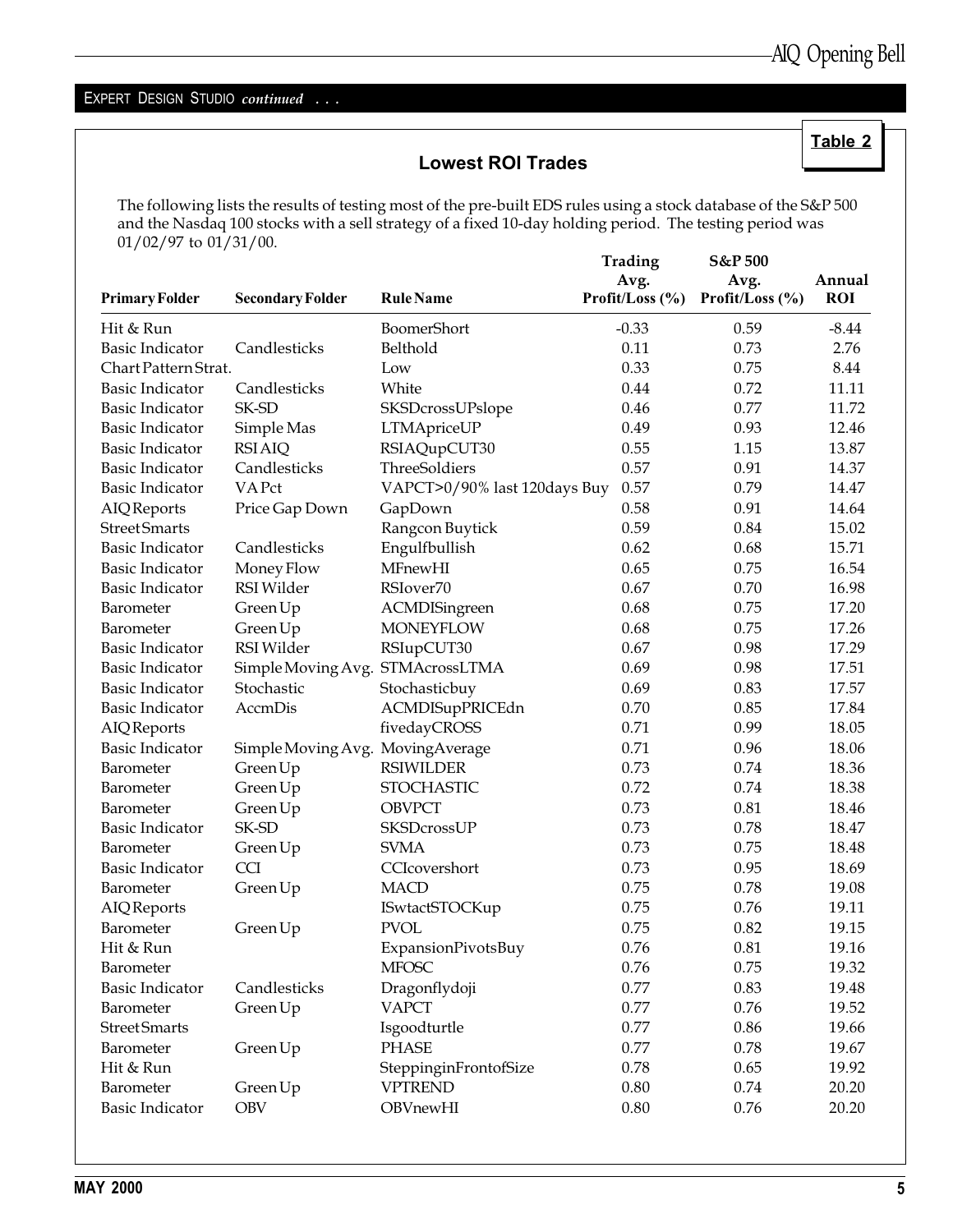The third most bearish rule deals with a double-bottom pattern. Price patterns are very hard to program in AIQ. There are two EDS rules which attempt to pick stocks forming doublebottom patterns, and the one in Table 2 is the first of the two rules. It may not always pick stocks with actual double-bottom patterns but it does pick stocks that severely underperform.

The stocks this rule picks have experienced significant corrections so this demonstrates that it is not always profitable to buy stocks that have experienced large corrections. This rule had 1829 trades.

The fourth most bearish rule is a candlestick chart pattern called the Marubozu. AIQ's pre-built rule is actually a White Marubozu, which means that the opening price equals the low price and the closing price equals the high price. This pattern is supposed to be bullish but a test

reveals very poor results. For interest, we backtested the Black Marubozu pattern (i.e. open equals high and close equals low). This is supposed to be a bearish pattern and indeed the stocks do underperform but the results show the stocks performed better than the White Marubozu. There were 5462 trades.

The fifth worst rule states that the SK indicator rises above the SD indicator while the slope of the SD indicator is up.

Similar to what we found last June, there are many cases where rules that were supposed to be bearish proved to be bullish and cases where rules that were supposed to be bullish proved to be bearish. In some cases, this is because AIQ has programmed a modified version of an actual strategy. In other cases, we have shown that technical analysis does not always work as expected. Given a choice, I'd rather trade based on empirical

evidence rather than simple theory.

Our testing has uncovered some unexpectedly effective and ineffective rules.

The results from these tests will be extremely beneficial in creating future EDS models. When creating a shortterm bullish model, combine some of the rules listed in Table 1. When creating a short-term bearish model, combine some of the rules listed in Table 2.  $\blacksquare$ 

Contributing to this article: Laurie Liessmann and Nancy Torok.

#### S&P 500 Changes

Altera Corp. (ALTR) replaces Atlantic Richfield (ARC). ALTR is added to the Electronics-Semiconductors (EQUIPSEM) group.

#### STOCK DATA MAINTENANCE

The following table shows past and future stock splits and large dividends:

| Stock                  | Ticker      |     | Split/Div. Approx. Date |
|------------------------|-------------|-----|-------------------------|
| Micron Technology      | MU          | 2:1 | 05/02/00                |
| General Electric       | GE          | 3:1 | 05/08/00                |
| Cysive Inc.            | <b>CYSV</b> | 2:1 | 05/09/00                |
| Nortel Networks        | NT          | 2:1 | 05/09/00                |
| Three-FiveSystems      | <b>TFS</b>  | 3:2 | 05/15/00                |
| <b>Suncor Energy</b>   | SU          | 2:1 | 05/16/00                |
| Cadence Design Systems | <b>CDN</b>  | 2:1 | 05/18/00                |
| Ruby Tuesday           | RI          | 2:1 | 05/22/00                |
| Paychex Inc.           | <b>PAYX</b> | 3:2 | 05/23/00                |
| Dollar General         | DG          | 5:4 | 05/23/00                |
| eBay Inc.              | EBAY        | 2:1 | 05/25/00                |
| Rogers Corp.           | ROG         | 2:1 | 05/29/00                |

#### Trading Suspended:

Atlantic Richfield (ARC), ETEC Systems (ETEC) Sterling Software (SSW), Sterling Commerce (SE) U.S. Foodservice (UFS)

Name/Ticker Changes:

None

MARKET REVIEW

The S&P 500 held up very well during the growth<br>stock correction until April 14, when the index fell a whopping 83 points. This selloff triggered a 100 sell signal by AIQ's market timing model. Obviously, the market was very oversold and the sell signal didn't last long. The market immediately rallied and on April 20 the timing model switched back to a bullish mode. A 97 buy signal was registered on April 20. Both of these signals were confirmed by the Phase indicator the day of the signal.

During April, traditional value sectors did well while the growth groups lost ground. The best performing sectors were Defense , gaining 18%, Consumer Goods, up 16%, and Health, up 14%. The worst groups were Computers, down 9%, and Communications, which lost  $7\%$ .

#### New Version Available

TradingExpert Pro 5.1 is available to download free off the Internet. To see a list of the new features or to download the upgrade, open AIQ's Main Menu and select Help from the menu bar. Choose Technical Support, then Product Updates. This will automatically launch the web page where TradingExpert Pro 5.1 can be downloaded.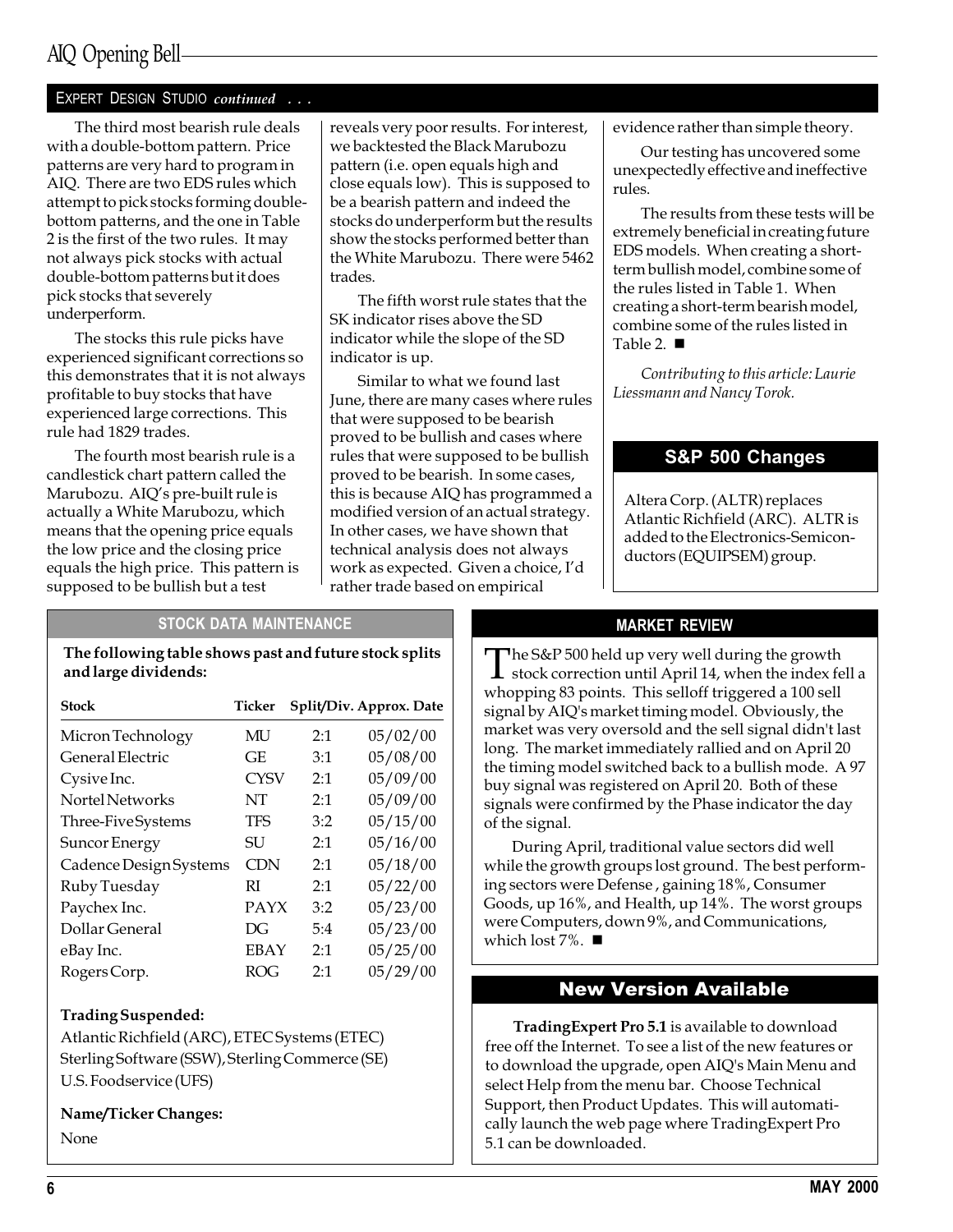#### ANATOMY OF A TOP

## **HISTORY REPEATS ITSELF--**IT'S IMPORTANT TO EXAMINE RECENT NASDAQ SELLOFF

#### By David Vomund

 $\prod_{\text{Fro}}$ n March and April, the Nasdaq Composite experienced one of its largest corrections in its history. From its March 10 closing high price to the low on April 14, the Nasdaq fell 34%. It is important to closely examine this time period because history often repeats itself. In this article, we will examine what analysis techniques proved to be successful in identifying the rotation out of the Nasdaq growth stocks. In addition, we will examine what to look for in calling the low in the Nasdaq.

Making judgment calls is always easy in hindsight. As we review how the technical indicators called the market top, please keep in mind that we are showing what worked well while ignoring what didn't work. Predicting the Nasdaq selloff is a lot easier in hindsight than it was at the time of the selloff.

**Figure 2** charts the Nasdaq Composite with its Relative Strength (RSMD SPX) indicator. When the RSMD SPX is rising, the Nasdaq Composite is outperforming the S&P 500. When it is falling, the Nasdaq

Composite is underperforming the S&P 500.

One of the first signs of rotation out of the Nasdaq technology stocks was a precipitous fall in the RSMD SPX indicator. Beginning in mid-March, this indicator fell below its signal line and continued to fall at an extremely fast rate. At that time, I remember checking to see if there was bad data because the indicator's rapid decline was so unusual.

It is beneficial to look at the weekly RSMD SPX indicator in addition to the daily indicator. The weekly indicator gives a longer-term picture and has fewer whipsaws. The weekly RSMD SPX indicator (not shown) had been moving higher since September 1999. After pointing toward an outperforming Nasdaq for six months, the indicator changed direction and fell for two straight weeks in late March.

Just because the relative strength began to favor the S&P 500 over the Nasdaq didn't mean the Nasdaq Composite had to fall. It could have signaled a rising S&P 500 instead of a falling Nasdaq. Even so, this change is important. Growth investors



typically do well when the Nasdaq is outperforming but often struggle when the S&P 500 is outperforming. Value investors, on the other hand, prefer time periods when the S&P 500

#### outperforms.

The relative strength indicator signaled rotation out of the Nasdaq in mid-March but it wasn't until March 30 that we saw the first sign of technical damage. In Figure 2, the Nasdaq Composite has a support trendline drawn from the October 1999 point. This trendline, using a log-scale chart, acted as support on three occasions (October 1999, January 2000, and March 2000) but the Nasdaq broke below the trendline on March 30. Many analysts promised a Nasdaq rally because of end-of-the-quarter window dressing. That didn't happen.

In the May 1999 Opening Bell we described an advanced technique which uses TradingExpert to create a market for the Nasdaq 100 index (NDX). With this model, we plot the NDX index and then TradingExpert calculates breadth and volume based on the 100 stocks that comprise the index.

With the NDX market created, we ran AIQ's regular market timing model on the Nasdaq 100 index. Using a list of the stocks that were in the Nasdaq 100 index on December 31, 1999, this model registered a sell signal on March 29.

One reason the Nasdaq 100 model switched to a sell was deteriorating market breadth. In **Figure 3** we see that the Advance Decline Line on the Nasdaq 100 index was moving higher along with the index from the October 1999 low until February 2000. In February and March, however, the Advance Decline Line was flat even though the Nasdaq 100 continued its rapid rate of advance. A deteriorating Advance Decline Line typically accompanies most market tops.

Now that the Nasdaq has corrected, what can be used to call the

Anatomy of a Top continued on page 8